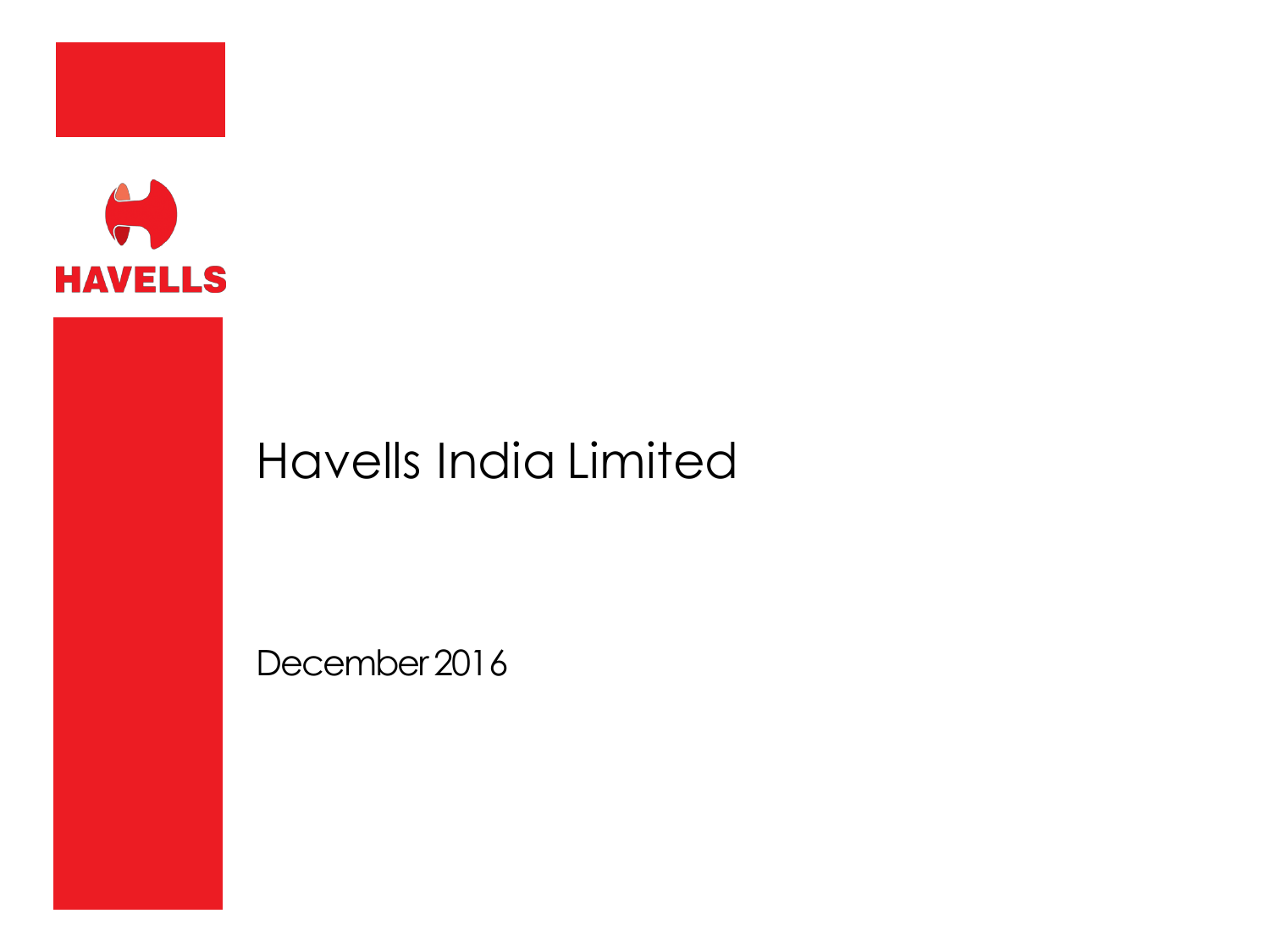**HAVELLS – SNAP SHOT**

Havells – A leading brand in electrical consumer products in India

(Rs. In crores)

| An Indian FMEG               | FY 2011 | FY2016  | CAGR%<br>(5yrs) |  |
|------------------------------|---------|---------|-----------------|--|
| Turnover                     | 2,882   | 5,437   | 14%             |  |
| EBITDA %                     | 11.7%   | 13.8%   | 17%             |  |
| Net Profit before exceptions | 242     | 513     | 16%             |  |
| <b>Market Capitalization</b> | 4,625   | 25,500* | 36%             |  |

 $*$  as on 30<sup>th</sup> Oct-16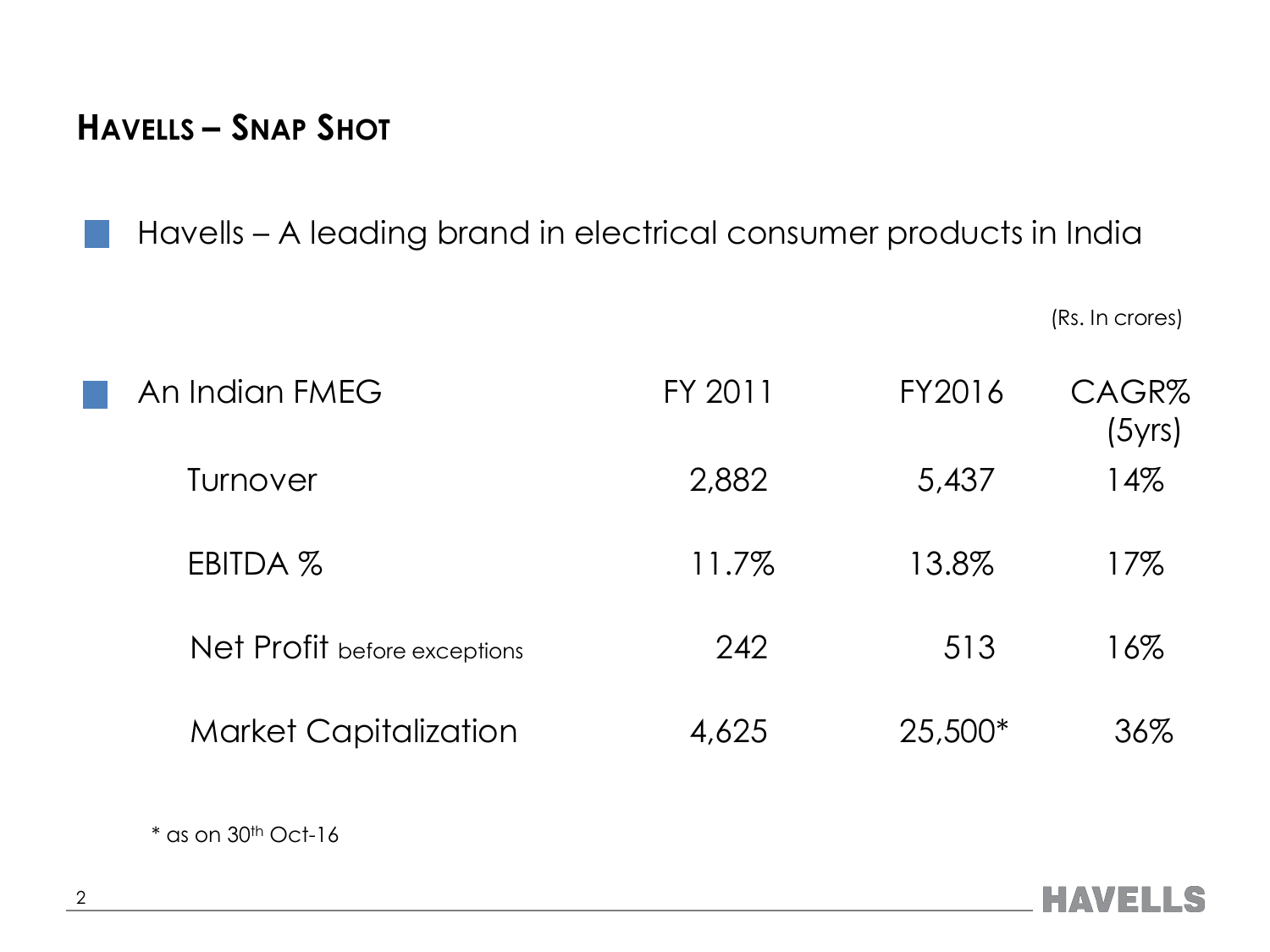### **DEEPER INTO THE HOME**

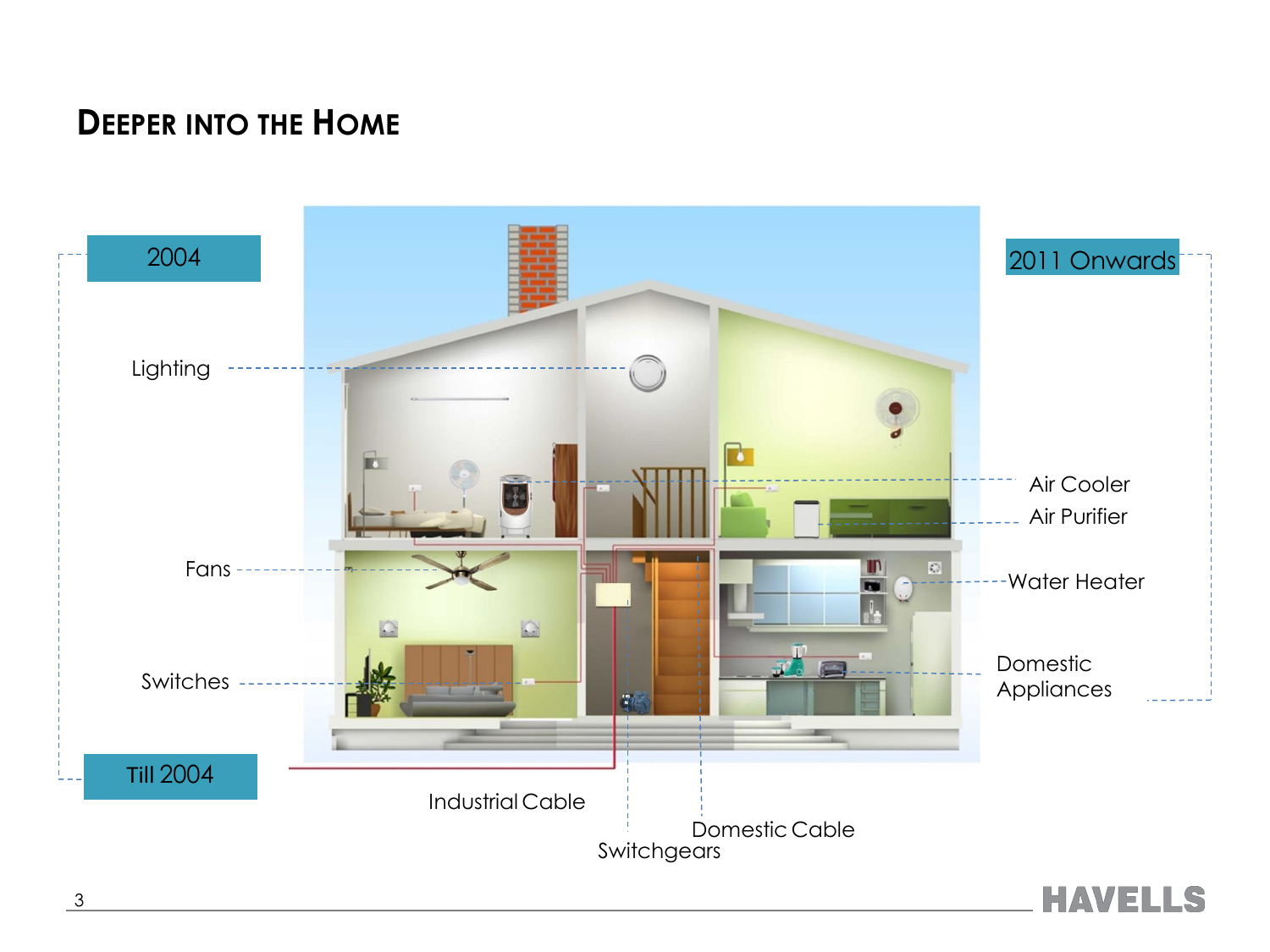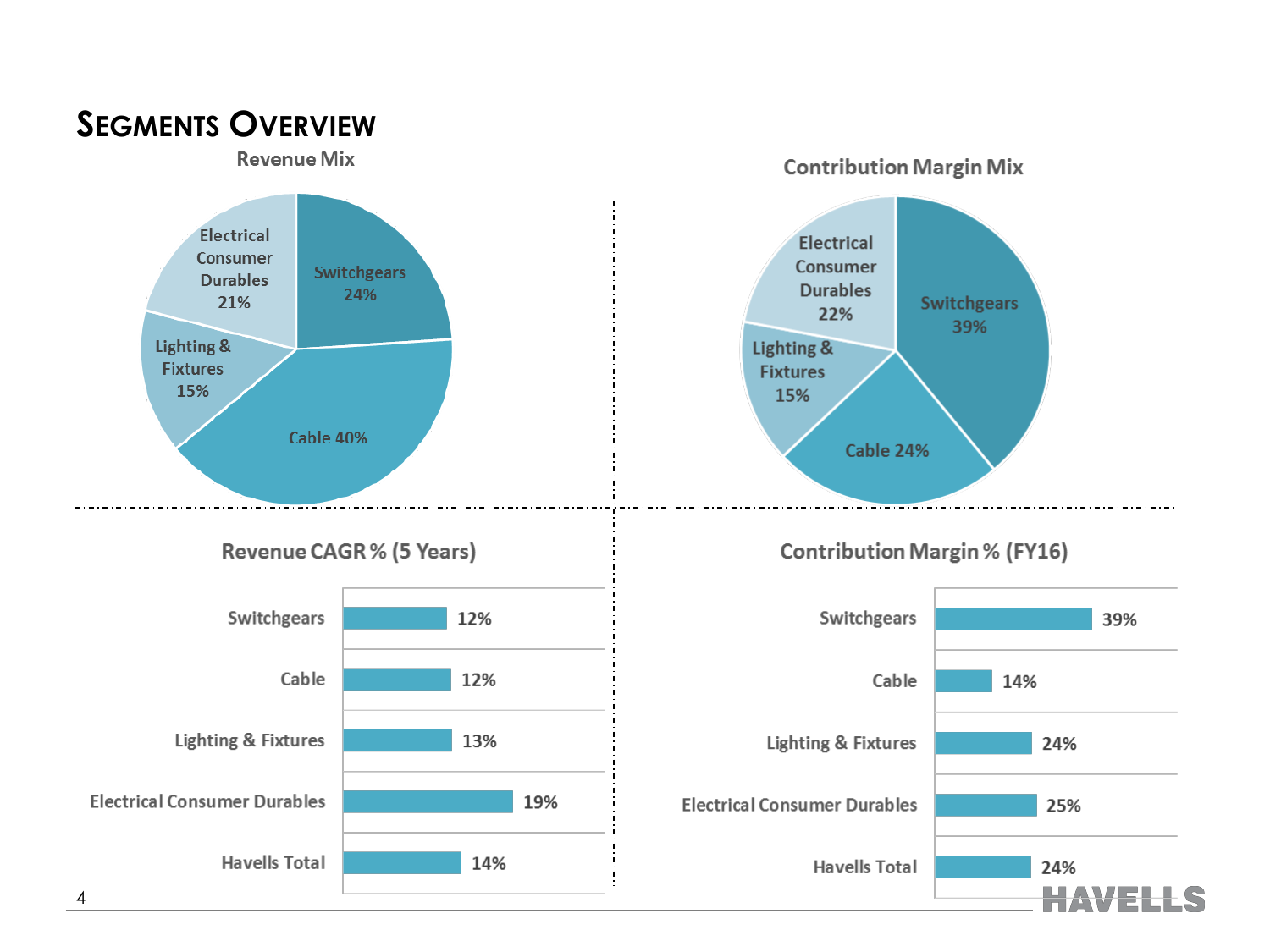# **MARKET SHARE**

|       | <b>Product</b>                                             | <b>Indicative</b><br><b>Market Size</b><br>(Rs. in crores) | <b>Indicative</b><br><b>Market Share</b> | <b>Indicative</b><br><b>Rank</b> | <b>Organized</b><br><b>Penetration</b><br><b>Level</b> | <b>Peers</b>                       |
|-------|------------------------------------------------------------|------------------------------------------------------------|------------------------------------------|----------------------------------|--------------------------------------------------------|------------------------------------|
|       | Solution<br>Solution<br>Solutions*                         | 2,000                                                      | 27-28%                                   | #1                               | High                                                   | Legrand, Schneider                 |
|       |                                                            | 2,200                                                      | 14-15%                                   | #3                               | Medium                                                 | Panasonic (Anchor),<br>Legrand     |
| Cable | Domestic                                                   | 8,000                                                      | 16%                                      | #3                               | Low                                                    | Finolex, Polycab                   |
|       | Industrial                                                 | 12,000                                                     | 10%                                      | #3                               | Low                                                    | Polycab, KEI                       |
|       | <b>SEPTER</b><br>September 2015<br>September 2016 Tixtures | 6,500                                                      | 10-14%                                   | # $2-4$                          | Medium                                                 | Philips, Crompton,<br>Bajaj, Wipro |
|       | Fans                                                       | 6,200                                                      | 15%                                      | #3                               | High                                                   | Crompton, Orient,<br>Usha          |
| ECD   | <b>Water Heaters</b>                                       | 1,400                                                      | 9%                                       | #4-5                             | Low                                                    | Racold, AO Smith                   |
|       | <b>Other Appliances</b>                                    | 5,200                                                      | $2 - 3%$                                 |                                  | Low                                                    | Bajaj, Philips                     |
| 5     | Premium modular plate switches                             |                                                            |                                          |                                  |                                                        |                                    |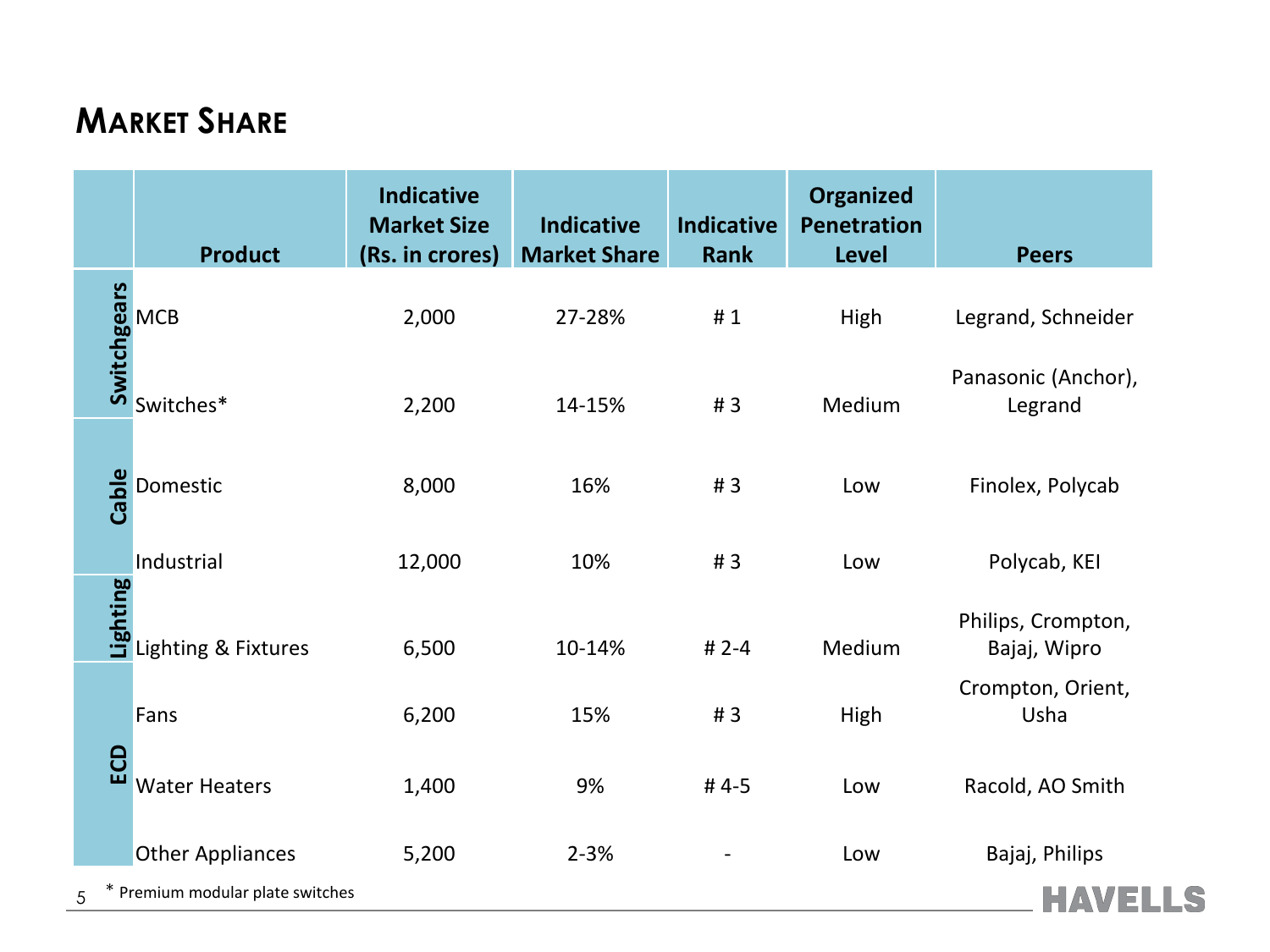### **THE FMEG COMPANY**



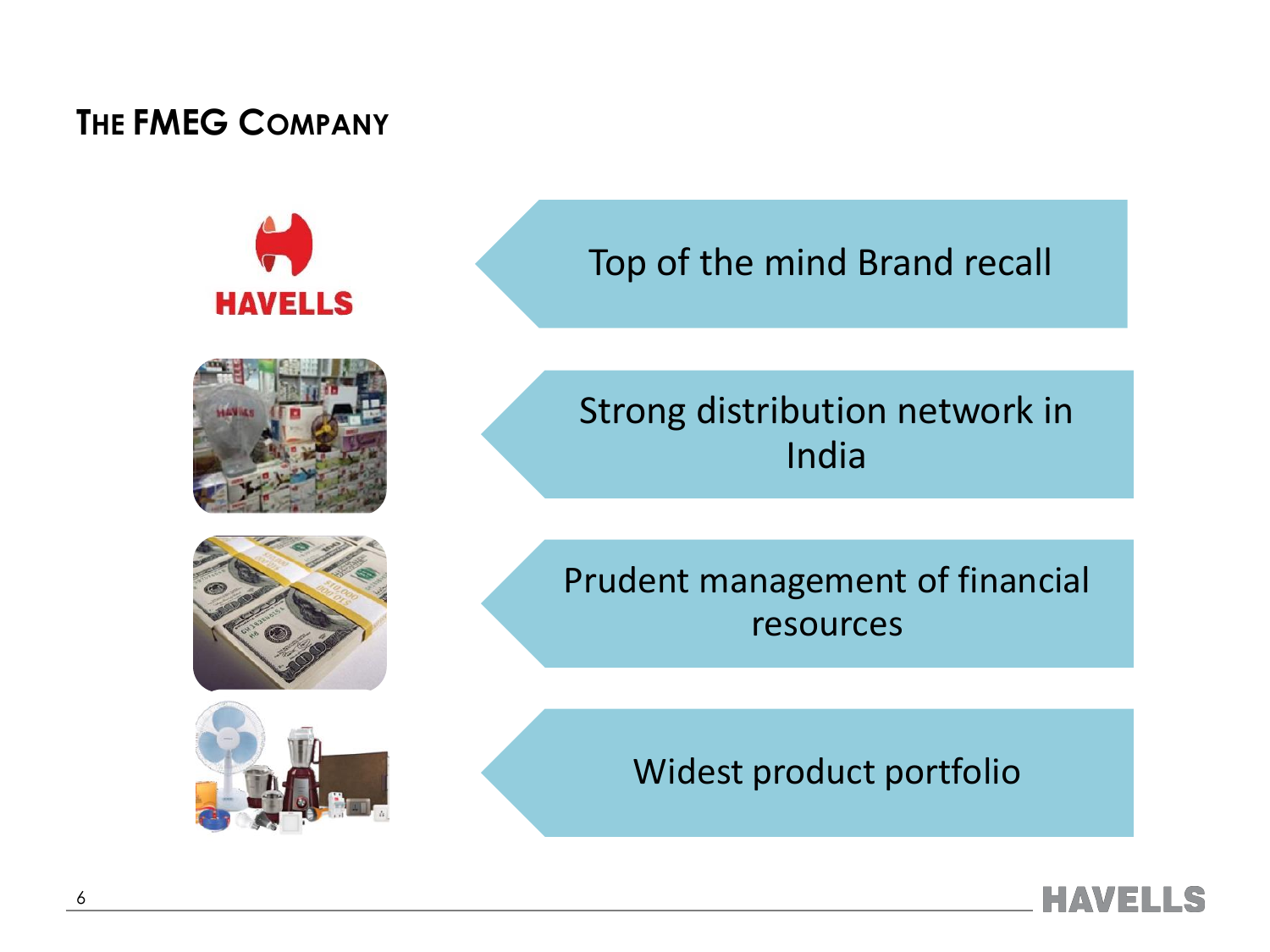### **MACRO LEVERS - FAVAOURABLE OUTLOOK**



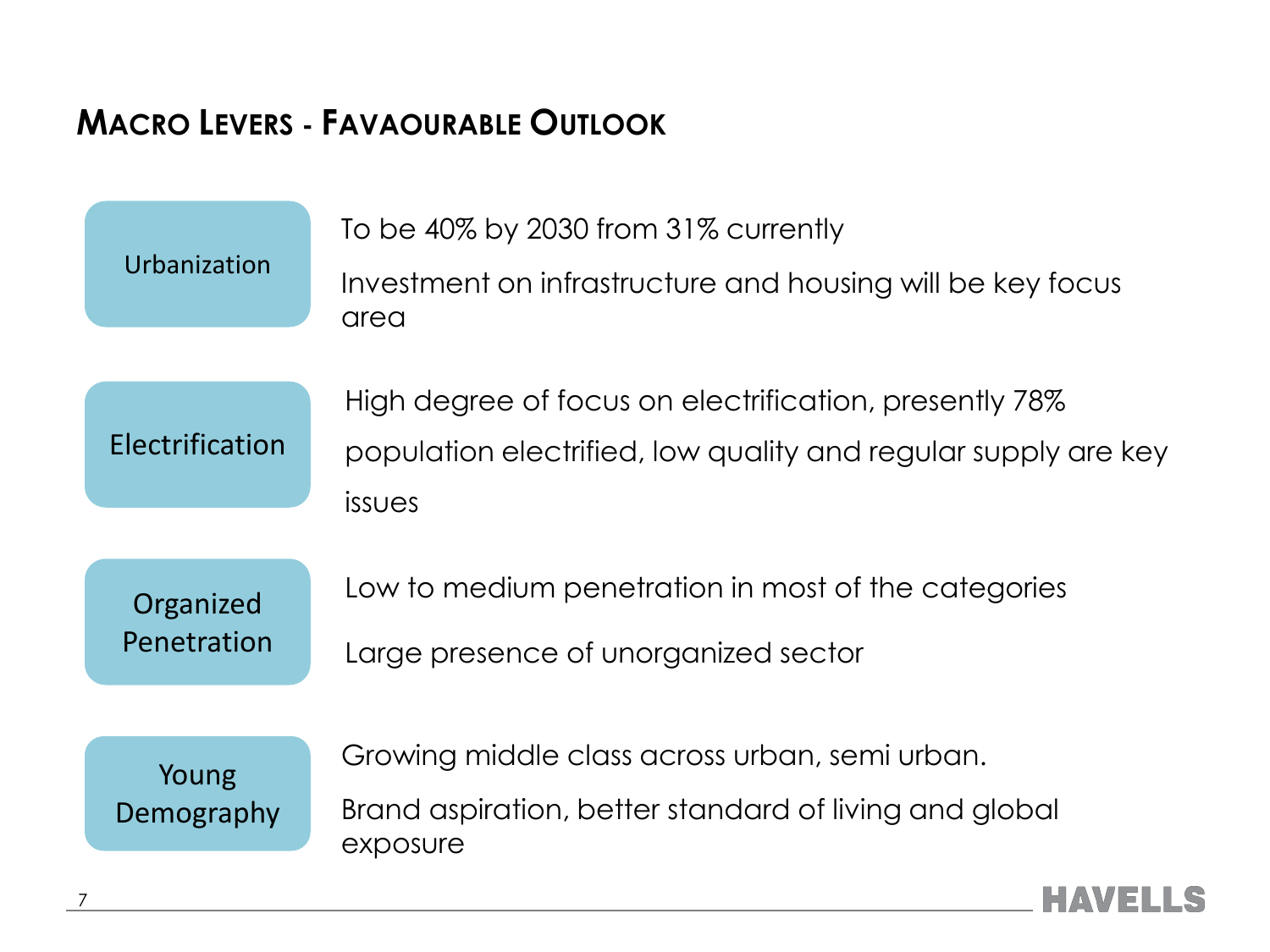## **FOCUS ON GROWTH**

- Expand and straddle existing product category led by product variants and technology
- Bankroll fresh verticals with 2-3 years incubation, empirically constituting 8-10% of total revenue
- 'Standard' and 'Reo' brands extended to new categories – maximize distribution network
- Inorganic, evaluate opportunistically- brand & distribution to be focused





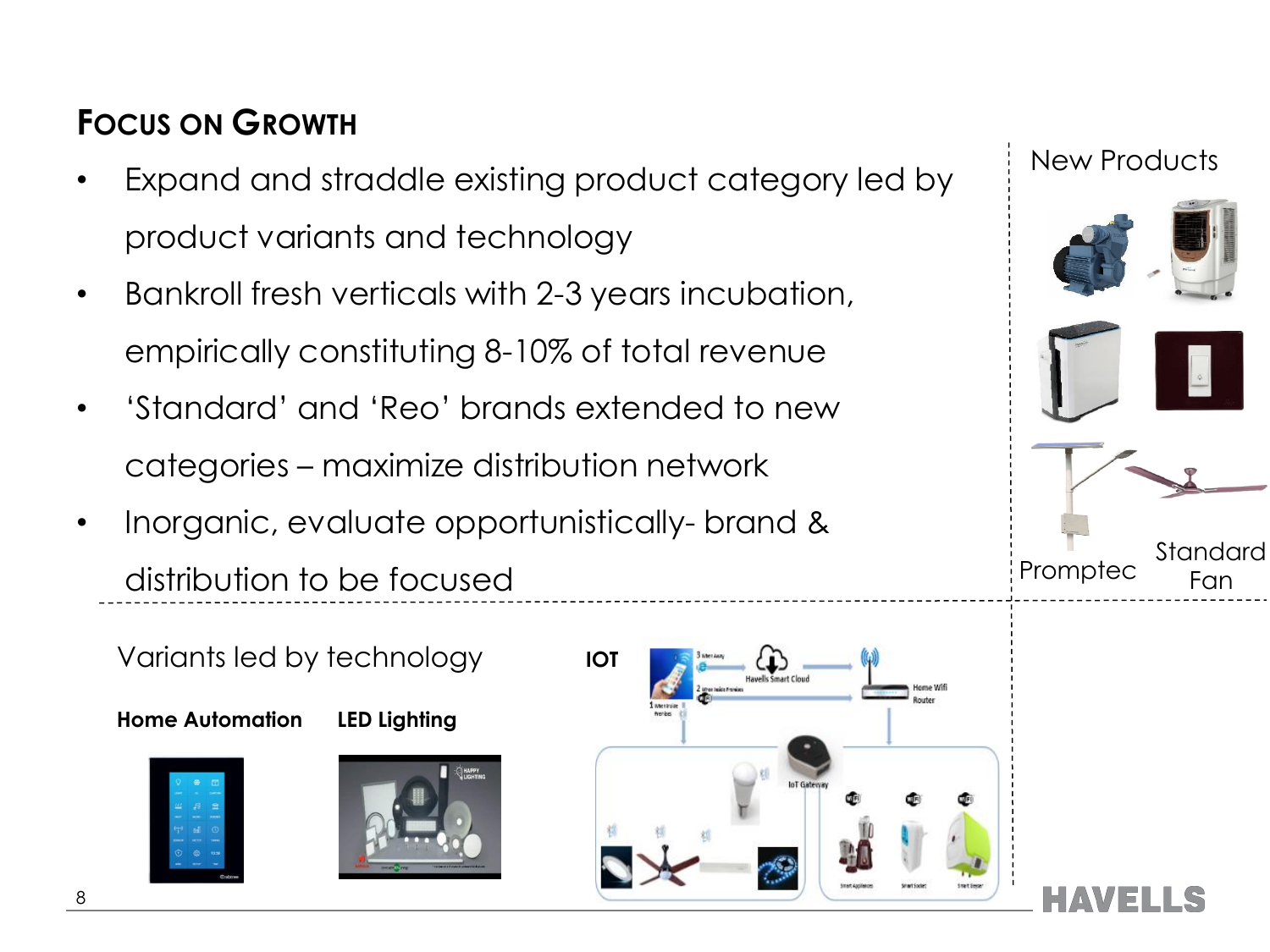### **DEEPENING PARTNERSHIP WITH CHANNEL – 360\* CONNECT**

- Deeper focus on distribution and last mile connect with retailers and electricians, to be serviced through existing dealer
- Simplified incentive scheme for easier adoption and participation
- Havells Galaxies, 388 in nos. constituting 19% of non industrial cable revenue







# ~6,500 Direct Dealers

 $\sim$  100,0 Retailers

> $\sim$ 200,000 Electricians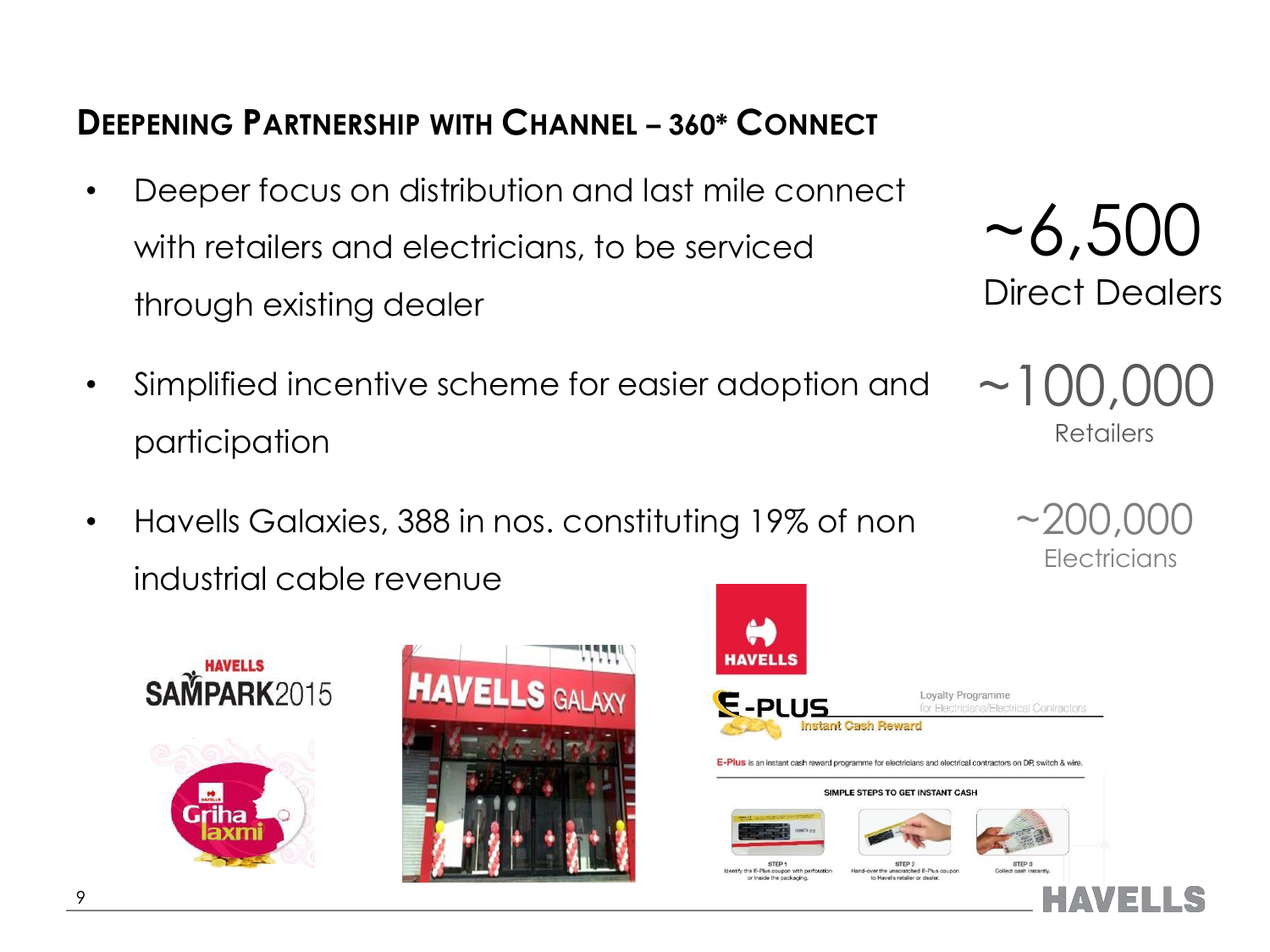### **FORTIFYING MANAGEMENT BANDWIDTH**

- Smooth transition after the demise of founder, aligning core strengths with changing environment and consumer preference
- Strengthening organization structure for sharper focus with greater accountability
- 5 strategic business units to be managed separately with complete responsibility of P&L
- Deepen and diverse management pool with FMCG background
- Increased focus in India post Sylvania disinvestment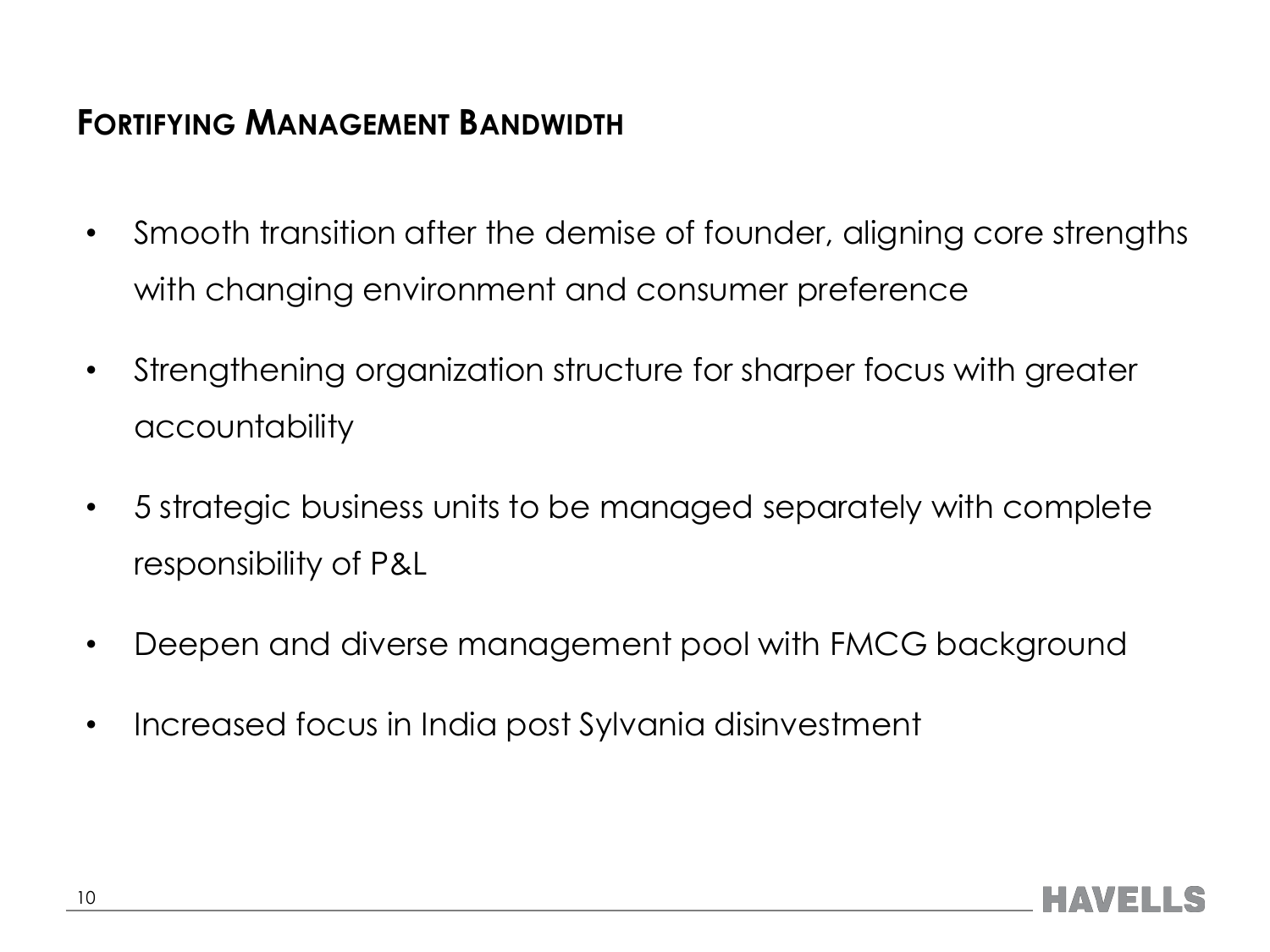### **SUSTAINED INVESTMENT IN BRAND & SUPPLY CHAIN**

- **Brand** Sizable investment in advertisement, 3-4% of revenue, comparable with industry leaders in paints, adhesive etc.
- **IT and supply chain** Robust IT systems to provide efficient and timely services to dealer. Connect with last mile retailers and electricians,  $\sim$ 300,000 registered users under multiple schemes.
- **Manufacturing** Currently 91% of sale is from in-house manufacturing, setting up new plant in east and south for national footprint
- **After Sales Service –** Large Network for entire product category covering 400 cities, 7 vernacular languages + Hindi & English, 560 channel partners with 2,000 people + 250 Havells' employees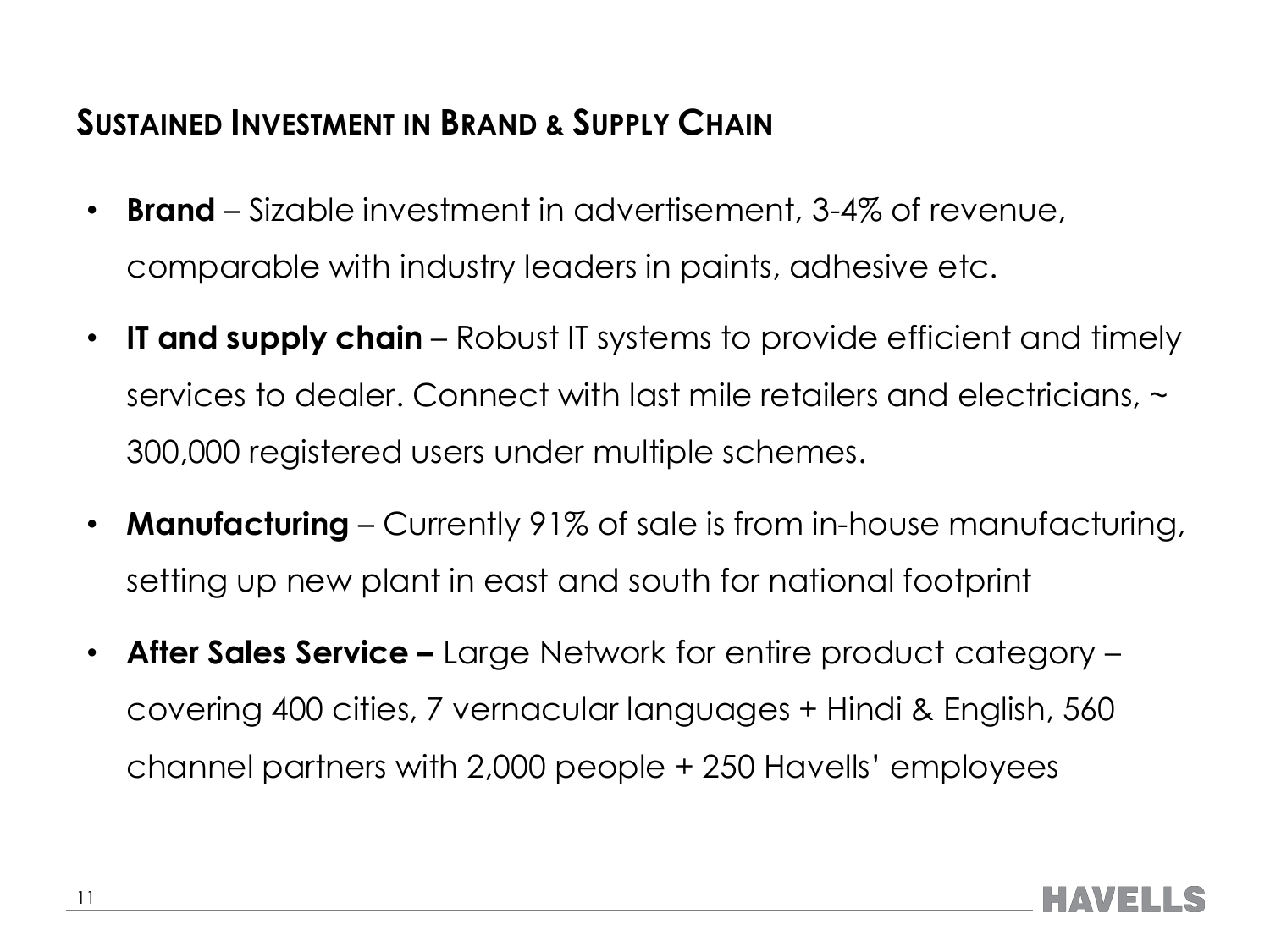### **STANDALONE FINANCIALS**

| in millions of Rupee<br><b>Financial highlights</b> |             |             |             |                |  |  |  |
|-----------------------------------------------------|-------------|-------------|-------------|----------------|--|--|--|
|                                                     | <b>FY14</b> | <b>FY15</b> | <b>FY16</b> | <b>H1 FY17</b> |  |  |  |
| Net Revenue                                         | 47,197      | 52,387      | 54,369      | 29,190         |  |  |  |
| Growth %                                            | 12%         | 11%         | 4%          | 13%            |  |  |  |
| EBIDTA %                                            | 13.6%       | 13.3%       | 13.8%       | 13.8%          |  |  |  |
| PBT % before exceptions                             | 12.6%       | 12.3%       | 13.1%       | 14.0%          |  |  |  |
| PAT before exceptions                               | 4,787       | 4,649       | $5,130*$    | 2,914          |  |  |  |
| PAT%                                                | 10.1%       | 8.9%        | 9.4%        | 9.9%           |  |  |  |
| <b>CAPEX</b>                                        | 919         | 1,689       | 1,728       | 1,200          |  |  |  |
| ROCE%                                               | 30%         | 29%         | 29%         | 27%            |  |  |  |
| Net Worth                                           | 21,299      | 23,758      | 26,442      | 30,245         |  |  |  |
| <b>Net Working Capital</b>                          | 3,697       | 4,277       | 5,057       | 7,970          |  |  |  |
| Cash & Bank                                         | 6,261       | 6,973       | 14,953      | 12,981         |  |  |  |

• Low working capital due to channel financing made available to dealers i.e. direct funding by bankers with limited recourse on thecompany

\* PAT for FY16 was Rs. 7,154 mn including exceptional items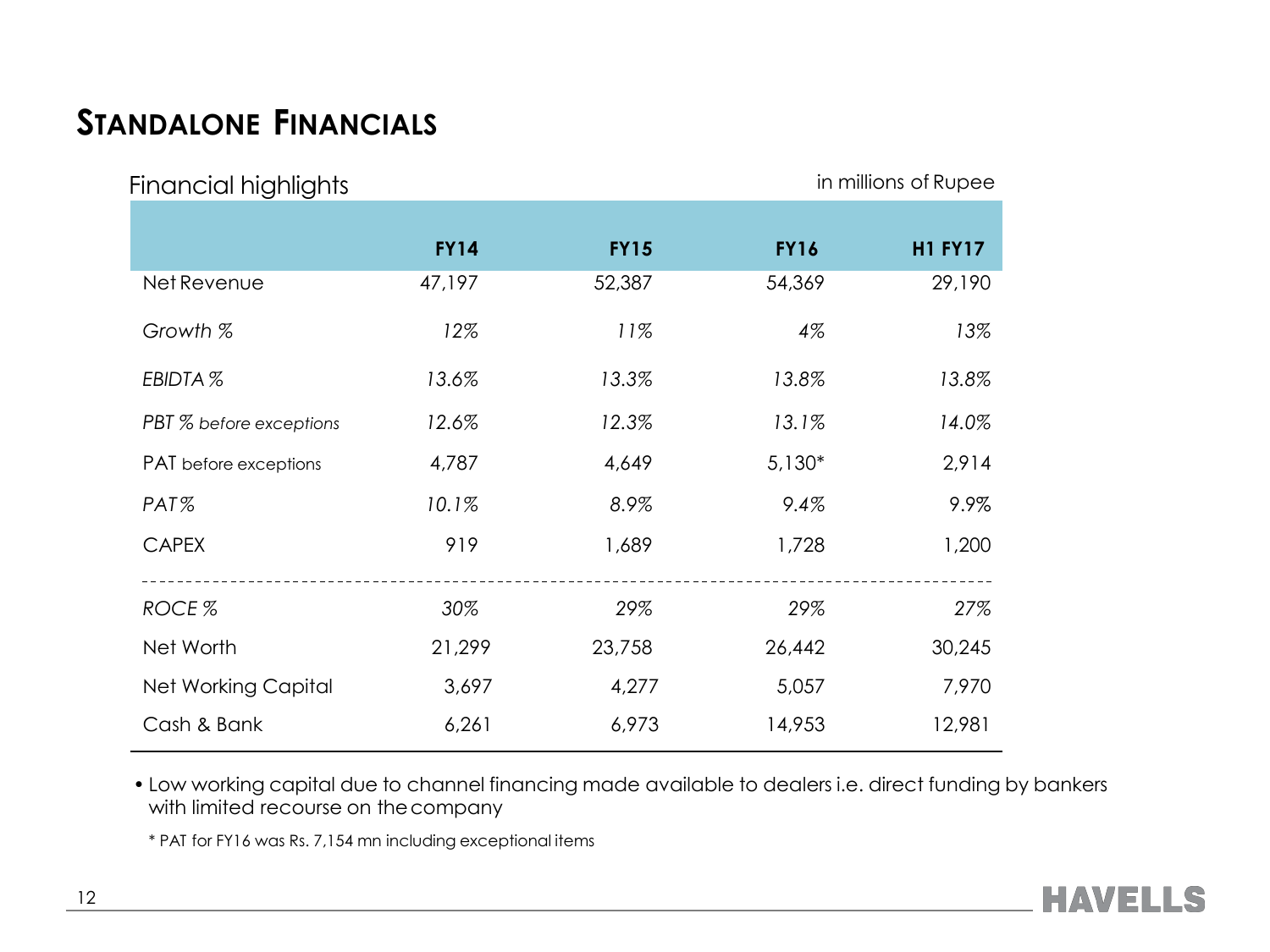### **BENCHMARKING WITH THE BEST CORPORATE, FINANCIAL AND SHAREHOLDERS GOVERNANCE**

- Promoters- Single business focus
- Transparent and detailed communication to shareholders
- Committed to high standards of corporate and shareholder governance





**HAVELLS** 



\* Excluding special dividend of Rs.3 per share, paid out of proceeds of Sylvania disinvestment

13